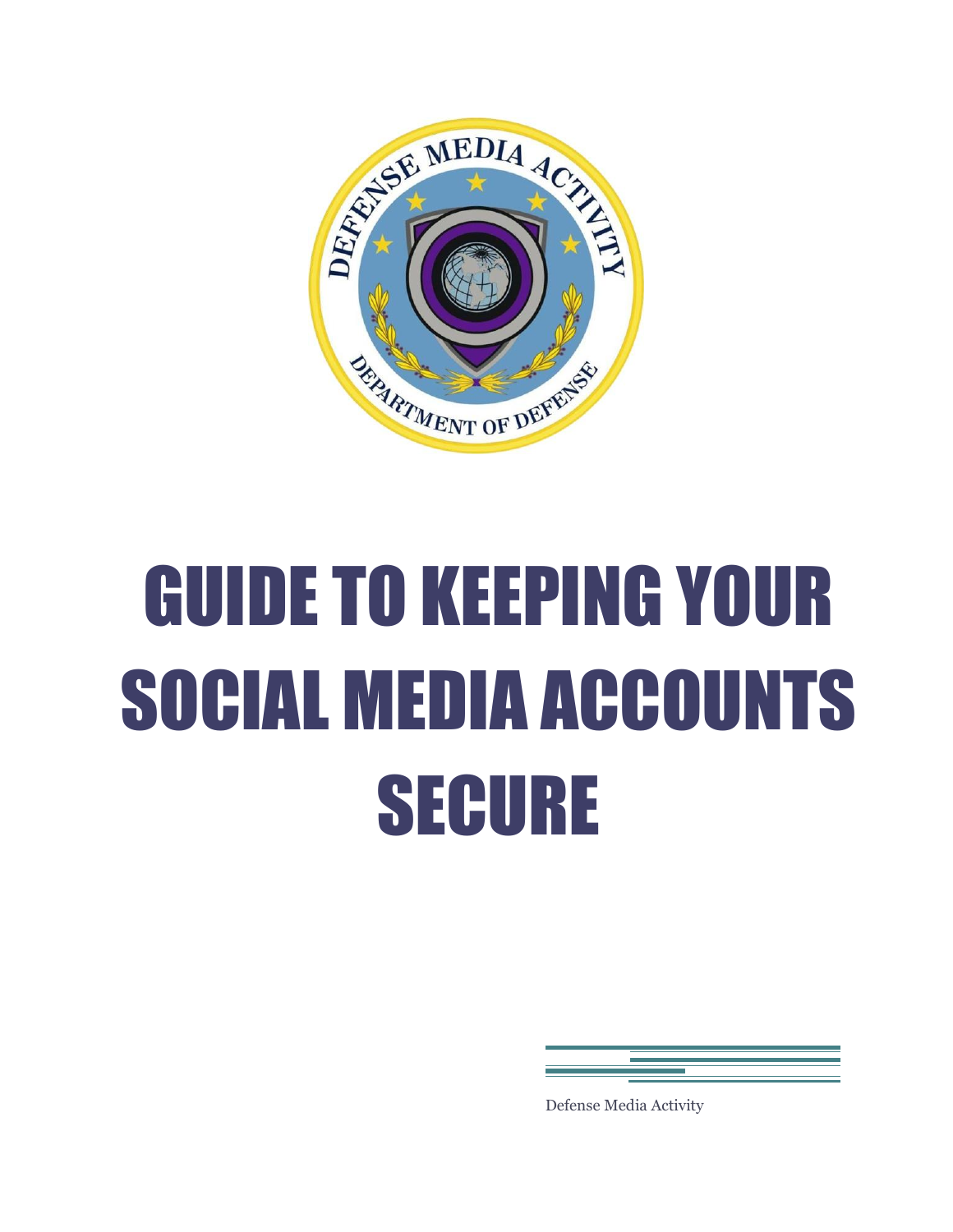# TABLE OF CONTENTS

| IF YOU SUSPECT YOUR ACCOUNT IS COMPROMISED, THE FOLLOWING |  |
|-----------------------------------------------------------|--|
|                                                           |  |
|                                                           |  |
|                                                           |  |
|                                                           |  |
|                                                           |  |
|                                                           |  |
|                                                           |  |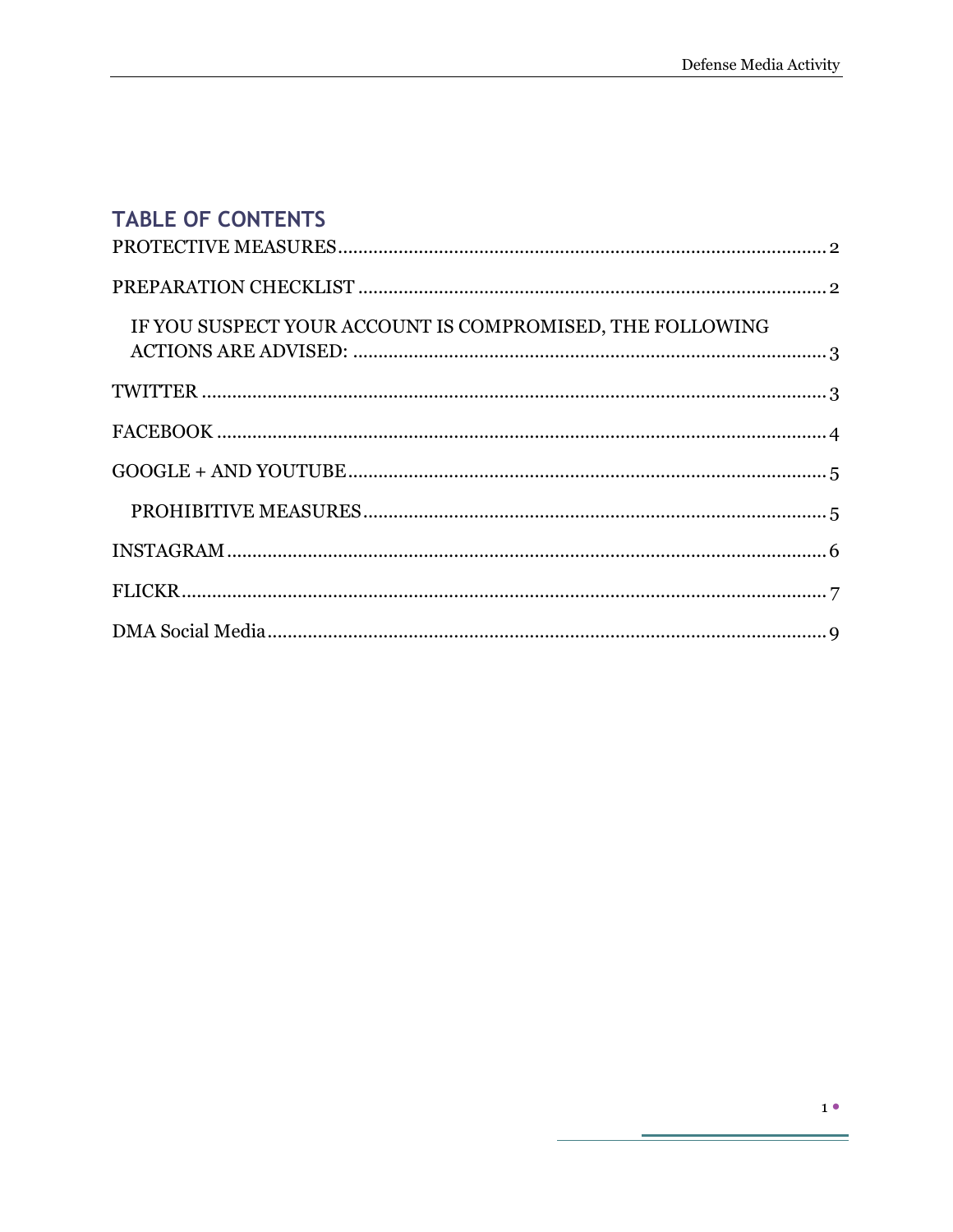# **GUIDE TO KEEPING YOUR SOCIAL MEDIA ACCOUNTS SECURE**

Social media is an integral part of the strategic communications and public affairs missions of the Department of Defense. Like any asset, it is something to defend and protect with vigilance. Cyber attacks are a real and present threat to the cyber security of government social media accounts. In this guide you will find the steps and contacts needed in order to be protective, preventative, prohibitive and proactive against cyber-attacks.

If you suspect that your organization is being targeted or compromised by a malicious cyber-attack, you must be proactive and swift to mitigate this threat. The steps you take can help to greatly reduce the risk of exposure and vulnerability of attack to your organization.

# <span id="page-2-0"></span>PROTECTIVE MEASURES

**Use a strong password.** At least 20 characters long, that is either randomly-generated (like LauH6maicaza1Neez3zi) or a random string of words (like "hewn cloths titles yachts refine"). Use a unique password for each website or service you use; that way, if one account gets compromised, the rest are safe.

**Use a government e-mail address**, also with a strong password. A .gov or other private-domain account will generally be more secure than a public service, and will reduce the possibility of passwordreset and other emails being intercepted. If you must use a public email provider, consider added precautions such as Gmail's two[-factor authentication.](https://www.google.com/landing/2step/)

#### **Don't give your username and password out to untrusted third parties, especially those promising to get you followers or make you money.**

**Select third-party applications with care.** There are thousands of applications built by external developers that allow you to do an array of neat things with your account. However, you should be cautious before giving up control of your account to someone else. Revoke access for any third-party application that you don't recognize by visiting the Applications tab in your account settings.

**Make sure your computer and operating system is up-to-date** with the most recent patches, upgrades, and anti-virus software, and that all your computers and mobile devices are protected by secure passwords.

<span id="page-2-1"></span>

**Change your Twitter account passwords.** Never send passwords via email, even internally.

**Keep your email accounts secure.** Twitter, Facebook, Google+, etc use email for password resets and official communication. Change your email passwords, and use a password different from your social media account passwords.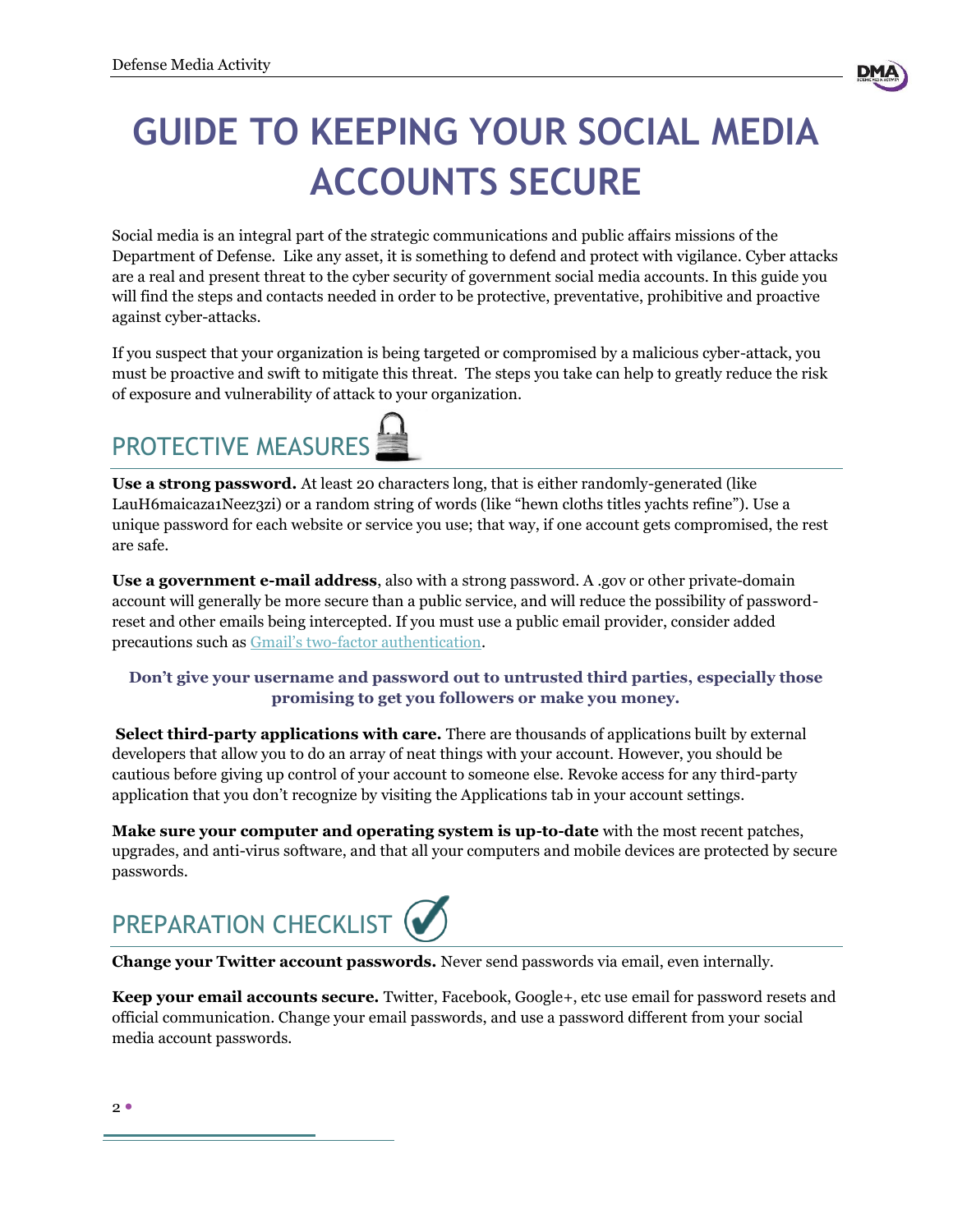**Review your authorized applications.** Log in to Twitter or Facebook and review the applications authorized to access your accounts. If you don't recognize any of the applications on Twitter, contact them immediately by filing a security ticket and emailing hacked@twitter.com.

**Use extra security features.** This will help keep your accounts protected. [Facebook has a whole](https://www.facebook.com/help/413023562082171)  [section on how to do that located here.](https://www.facebook.com/help/413023562082171) 

**Build a plan.** Create a formal incident response plan. If your organization is a target for a phishing campaign or has been hacked, you'll be prepared to take action and resolve the issue immediately.

**Talk with your security team** about ensuring that your email system is as safe as possible.

**Minimize the number of people who have access to the account.** Even if you use a third-party platform to avoid sharing the actual account passwords, each of these people is a possible avenue for phishing or other compromise.

Log out of Facebook and Twitter when you use a computer you share with other people. If you forget, you can [log out remotely.](https://www.facebook.com/help/174571515935086)

**Check for signs of compromise.** Checking your email address and authorized apps weekly or monthly can help detect unauthorized access and address the problem before access is abused.

**Change your password regularly.** Changing your social media passwords quarterly or yearly can reset the clock if a password has leaked.

**Using a Password Manager integrated into your browser can help prevent successful phishing attacks.** Third-party solutions such as 1Password or LastPass make it much easier to use a very strong password. Password managers, as well as the browser's built-in password manager, will only auto-fill passwords on the correct website. If the password manager does not auto-fill, this might indicate a phishing attempt.

## <span id="page-3-0"></span>IF YOU SUSPECT YOUR ACCOUNT IS COMPROMISED, THE FOLLOWING ACTIONS ARE ADVISED:

- 1. Notify your chain of command immediately
- 2. If possible, suspend all accounts to prohibit further illicit activity
- 3. Take the following action on the following platforms to stop the hack from proceeding

<span id="page-3-1"></span>

DM/

If you suspect your organization is being targeted by a phishing campaign or has been compromised by a phishing attack, contact us immediately at [hacked@twitter.com](file://elm/newmedia/00%20Jessica%20Files/Reports/SM%20Best%20Practices/hacked@twitter.com%20) with the word "Hacking" in the subject. Include copies of suspected phishing emails.

- 1. **Immediately change your Twitter password** and the password on the email associated with the account, following the tips at right.
- 2. Delete any unwanted Tweets that may have been sent without your permission.
- 3. Go to the Applications tab of your account settings and revoke access to any apps you don't recognize. To be absolutely sure, revoke them all and reauthorize known apps and devices by logging in from them one-by-one.

3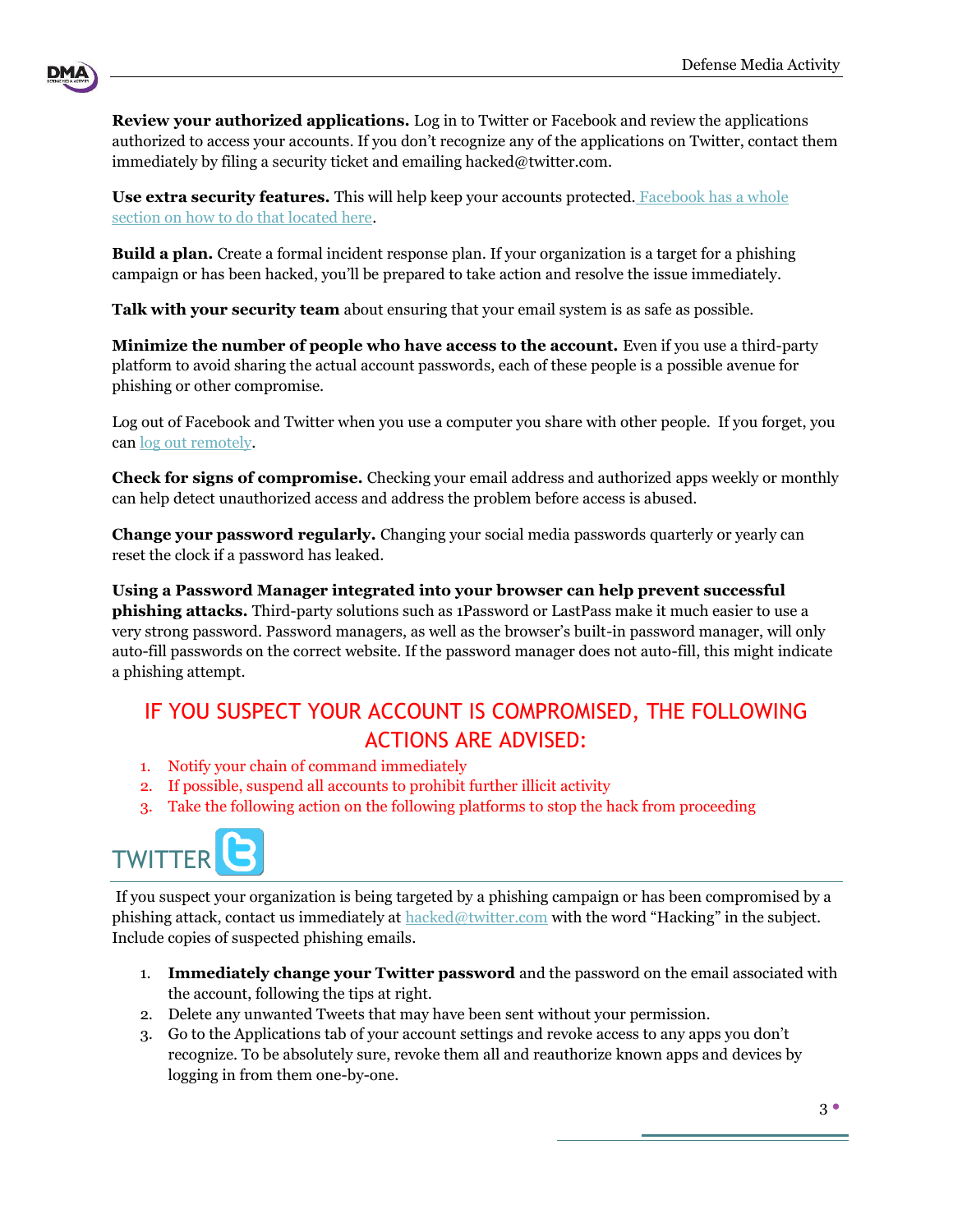

- 4. You should also check the Mobile tab of your account settings. If the phone number associated with the account is not yours, click the "Delete my phone" link at the bottom of the page.
- 5. Remind anyone with authorized access to your account to follow the precautions outlined on this page.
- 6. If you can't access your account, file a support ticket at <https://support.twitter.com/forms/hacked> and email the ticket number to [hacked@twitter.com.](file://elm/newmedia/00%20Jessica%20Files/Reports/SM%20Best%20Practices/hacked@twitter.com)

<span id="page-4-0"></span>

If you suspect your organization is being targeted by a phishing campaign or has been compromised by a phishing attack, contact them immediately at [Katie.Harbath@fb.com](mailto:Katie.Harbath@fb.com) (government Facebook representative) to explain the situation.

If you think your account was taken over by someone else, Facebook can help you [secure it.](https://www.facebook.com/hacked) This process can also help if your account or computer has been affected by a virus or [malware.](https://www.facebook.com/help/263379360433028)

For more information about staying safe on Facebook, please visit the [Security Page](https://www.facebook.com/security) or our [Help Centre.](https://www.facebook.com/help/security)



Here are a few things you can do to keep your account safe:

- **Pick a unique, strong password.** Use combinations of at least 6 letters, numbers and punctuation marks and don't use this password for any of your other accounts. You can also use a password safe like [LastPass,](https://www.facebook.com/l.php?u=https%3A%2F%2Flastpass.com%2Ffb&h=FAQGhpIPs&s=1) [KeePass](http://l.facebook.com/l.php?u=http%3A%2F%2Fkeepass.info%2F&h=yAQG4f6RZ&s=1) or [1Password](https://www.facebook.com/l.php?u=https%3A%2F%2Fagilebits.com%2Fonepassword&h=8AQG8MnH4&s=1) to set and remember unique passwords for your account. Learn how to [change your password.](https://www.facebook.com/help/213395615347144)
- **Think before you click.** Never click suspicious links, even if they come from a friend or a company you know. This includes links sent on Facebook (ex: in a chat or story) or in emails. If one of your friends clicks a spam link, they could accidentally send you or tag you in spammy posts. If you see something suspicious on Facebook, [report it.](https://www.facebook.com/help/181495968648557) You also shouldn't download things (ex: a .exe file) if you aren't sure what they are. Learn more about [recognizing suspicious emails.](https://www.facebook.com/help/324203247669141)
- **Watch out for fake Pages and apps/games.** Be suspicious of Pages promoting offers that are too good to be true. If in doubt, check to see if a Page is [verified.](https://www.facebook.com/help/196050490547892) Also be mindful when you install new apps or games. Sometimes scammers use [bad apps and games](https://www.facebook.com/help/668281256568875) to gain access to your Facebook account.
- **Don't accept friend requests from people you don't know.** Sometimes scammers will create fake accounts to friend people. Becoming friends with scammers allows them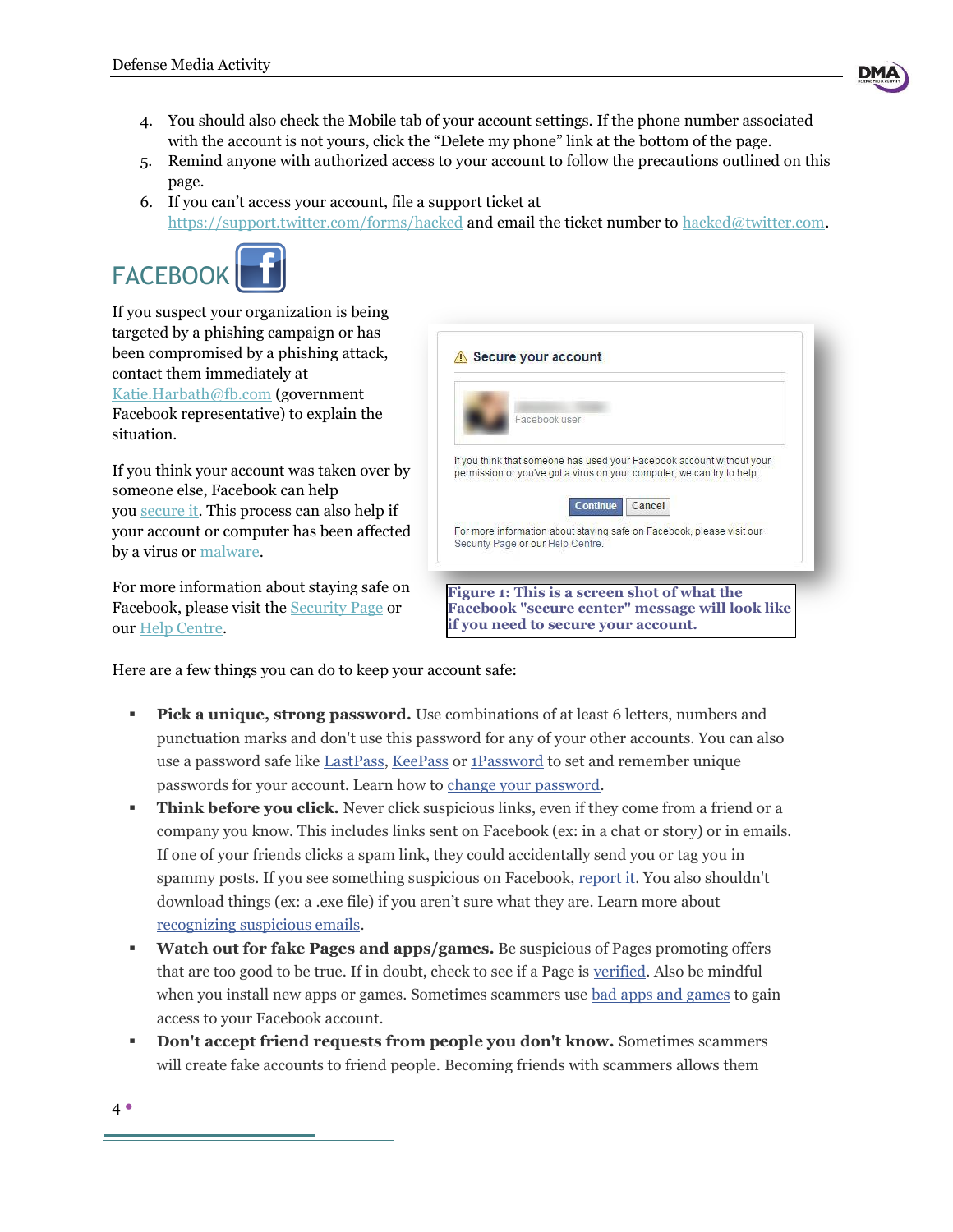

access to spam your Timeline, tag you in posts and send you malicious messages. Your real friends may also end up being targeted.

- **Never give out your login info (ex: email address and password).** Sometimes people or pages will promise you something (ex: free poker chips) if you share your login info with them. These types of deals are carried out by cybercriminals and violate the [Facebook](https://www.facebook.com/legal/terms)  [Statement of Rights and Responsibilities.](https://www.facebook.com/legal/terms) If you're ever asked to re-enter your password on Facebook (ex: you're making changes to your account settings) check to make sure the address of the page still has **facebook.com/** in the URL (web address).
- **Log in at www.facebook.com.** Sometimes scammers will set up a fake page to look like a Facebook login page, hoping to get you to enter your email address and password. Make sure you check the page's URL before you enter your login info. When in doubt, you can always type **facebook.com** into your browser to get back to the real Facebook. Learn more about [phishing.](https://www.facebook.com/help/168134929914064)
- **Update your browser.** The newest versions of internet browsers have built-in security protections. For example, they might be able to warn you if you're about to go to a suspected phishing site. Facebook supports:
	- **[Mozilla Firefox](http://l.facebook.com/l.php?u=http%3A%2F%2Fwww.mozilla.com%2Fen-US%2Ffirefox%2Fall.html&h=HAQFFkqeP&s=1)**
	- [Safari](http://l.facebook.com/l.php?u=http%3A%2F%2Fwww.apple.com%2Fsafari%2Fdownload%2F&h=ZAQEJyhj3&s=1)
	- [Google Chrome](http://l.facebook.com/l.php?u=http%3A%2F%2Fwww.google.com%2Fchrome&h=uAQGc6mqD&s=1)
	- **[Internet Explorer](http://windows.microsoft.com/en-US/internet-explorer/products/ie/home)**
- **Run anti-virus software**. To protect yourself from viruses and malware, scan your computer. You can learn more and download this software for free:
	- **[For Windows](http://windows.microsoft.com/en-US/windows/products/security-essentials)**
	- [For Mac OS](http://l.facebook.com/l.php?u=http%3A%2F%2Fsupport.apple.com%2Fkb%2FHT1222&h=WAQHZE3Wp&s=1)

<span id="page-5-0"></span>

If your Google + and/or YouTube account has been hacked, you will need to take immediate action. Change the password for this platform immediately (through Google +).

Contact the government account reps at Google to inform them of the hack: [cfincham@google.com](mailto:cfincham@google.com) or [yt](mailto:yt-hijack@google.com)[hijack@google.com](mailto:yt-hijack@google.com)

### <span id="page-5-1"></span>PROHIBITIVE MEASURES

Recommend added precautions such as Gmail's two[-factor authentication.](https://www.google.com/landing/2step/)

Any of these common actions could put you at risk of having your password stolen:

- $\checkmark$  Using the same password on more than one site
- $\checkmark$  Downloading software from the Internet
- $\checkmark$  Clicking on links in email messages

2-Step Verification can help keep bad guys out, even if they have your password.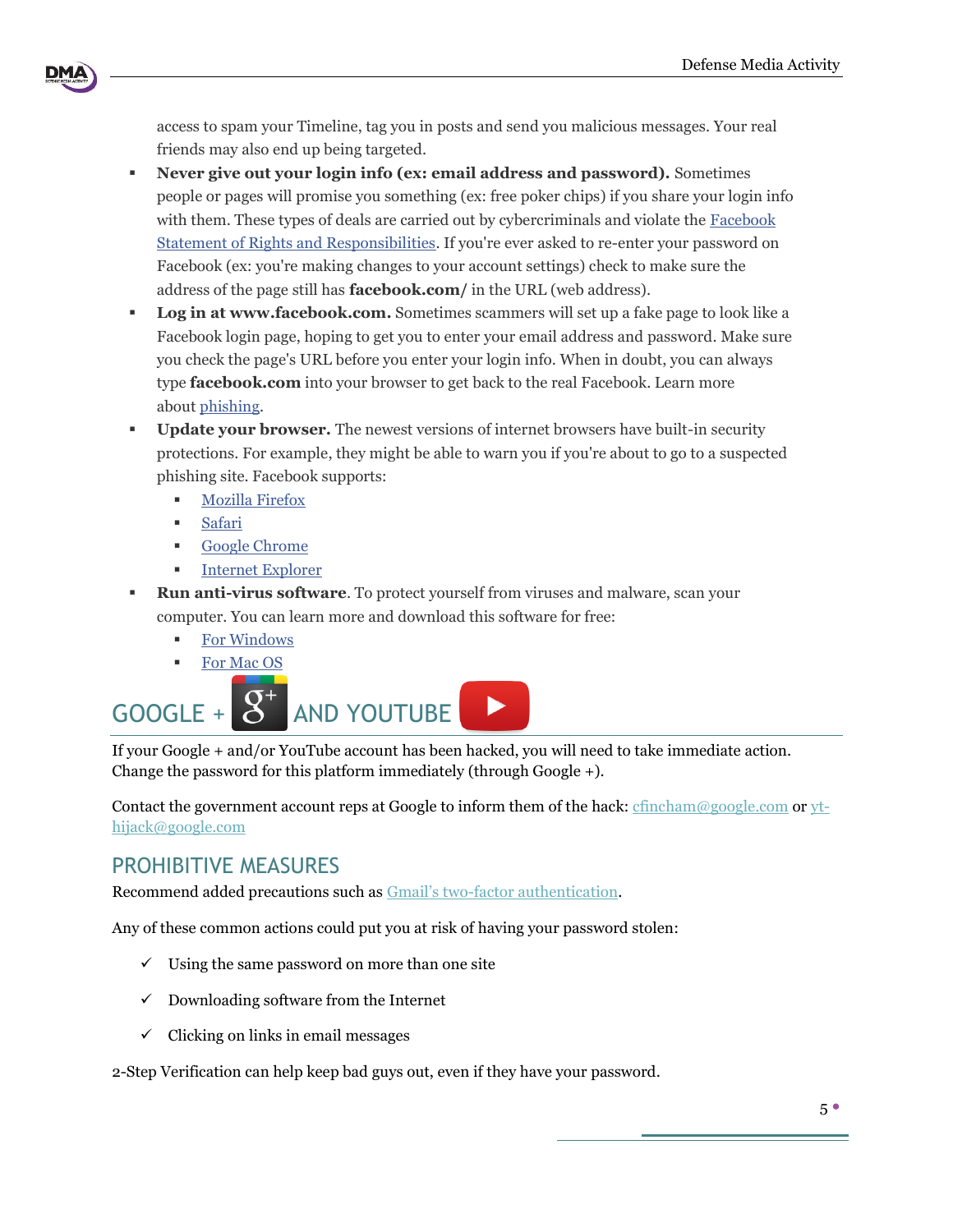**An extra layer of security.** Most people only have one layer – their password – to protect their account. With 2-Step Verification, if a bad guy hacks through your password layer, he'll still need your phone or Security Key to get into your account.

**Sign in will require something you know and something you have.** With 2-Step Verification, you'll protect your account with something you know (your password) and something you have (your phone or Security Key).

**Verification codes made just for you.** Codes are uniquely crafted for your account when you need them. If you choose to use verification codes, they will be sent to your phone via text, voice call, or our mobile app. Each code can only be used once. See [Features](https://www.google.com/landing/2step/features.html) to learn about backup options for times when your phone is not available.

For more information, and to get access to the steps you might need to take if your account is compromised, here is the [Google Safety Center link.](https://www.google.com/safetycenter/tools/)

<span id="page-6-0"></span>

If you think your account has been hacked and you're no longer able to log in, [let Instagram](https://help.instagram.com/contact/740949042640030) know.

#### **Report a Hacked Account**

If your account is hacked and you can't log in, please submit a report. If you're having trouble logging in because you've forgotten your password, return to the app and tap "Forgot Password" on the login screen.



If your account is leaving comments or sharing things that you haven't posted, your password may be compromised.

To secure your account:

- [Change your password](https://instagram.com/accounts/password/change/) or send yourself a [password reset email](https://www.facebook.com/l.php?u=https%3A%2F%2Finstagram.com%2Faccounts%2Fpassword%2Freset%2F&h=LAQGAE0U7&s=1)
- [Revoke access](https://instagram.com/accounts/manage_access) to any suspicious third-party apps

Note: Never grant third-party access to a website or apps that aren't following our [Community](https://www.facebook.com/l.php?u=https%3A%2F%2Fhelp.instagram.com%2F477434105621119&h=zAQGClhDS&s=1)  [Guidelines](https://www.facebook.com/l.php?u=https%3A%2F%2Fhelp.instagram.com%2F477434105621119&h=zAQGClhDS&s=1) or [Terms of Use](https://instagram.com/legal/terms/) (including websites selling or promising free followers or likes), as it's likely an attempt to use your account in an inappropriate way.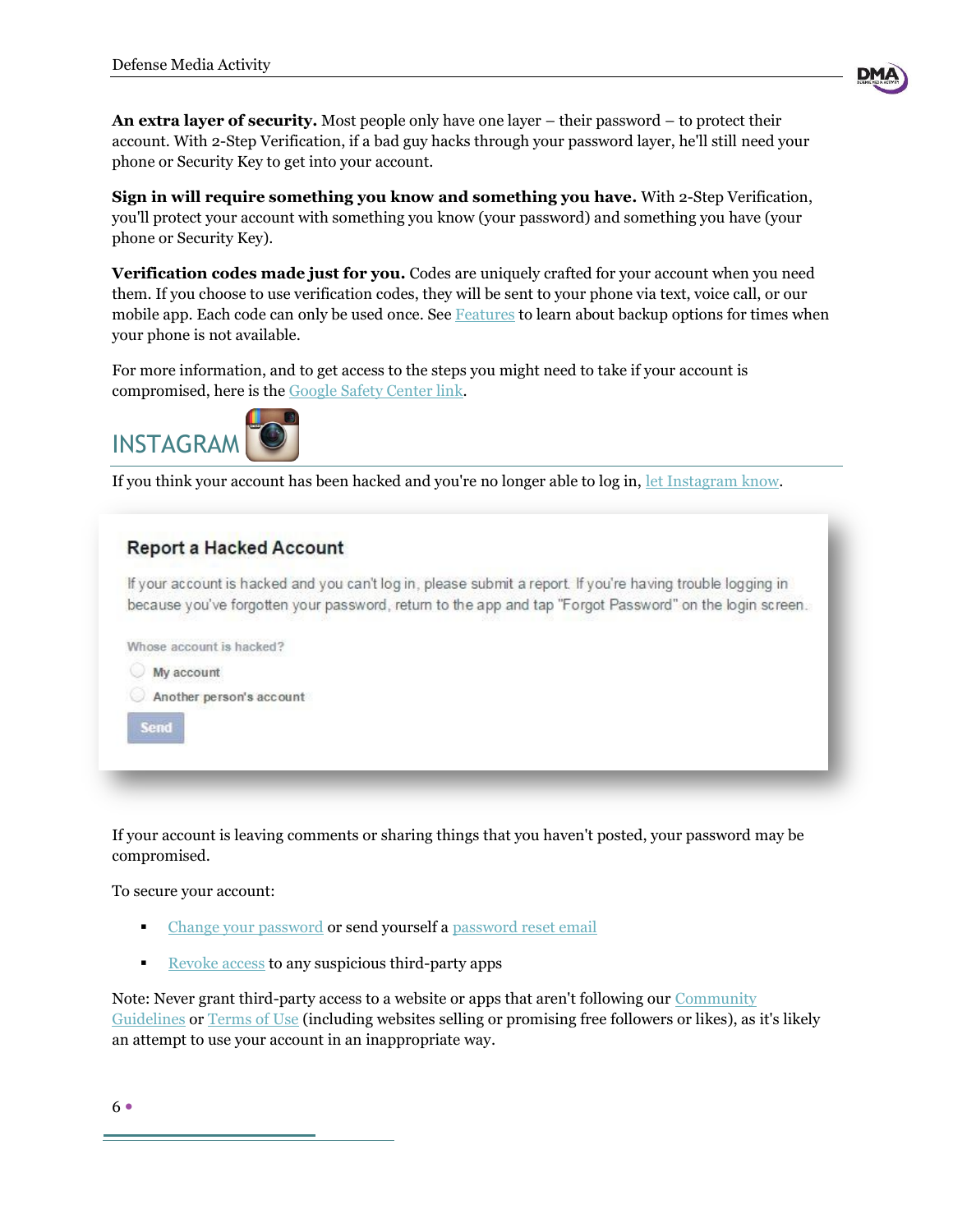

## <span id="page-7-0"></span>**flickr FLICKR**

[Flickr](https://www.flickr.com/) is a photo and video-sharing community run by Yahoo. Millions of members from all over the world are uploading photos and video that they have created, each sharing their unique view of the world. When using Flickr you can post, sort, and share photos and videos you have created with friends, family, and folks from across the globe.

**How to customize your privacy controls**: Flickr empowers the community to control access to content by providing multiple options for adjusting privacy settings on photos, your Flickr profile, and even on commenting and contact preferences. To review these settings, visit your [Flickr account page.](https://www.flickr.com/account/) Some important sections:

Profile settings. You can control your **profile privacy** settings to dictate who is able to see different parts of your profile.

**Change a password.** For a Yahoo account, you can change your password at [https://edit.yahoo.com/config/change\\_pw.](https://edit.yahoo.com/config/change_pw.) If you can no longer access your account, you can get a new password at [https://edit.yahoo.com/forgotroot/.](https://edit.yahoo.com/forgotroot/)

**Commenting controls.** You control who can comment on your public photos and videos. By default, anyone is able to comment on your photos. You can change this in the [privacy setting for](https://www.flickr.com/account/prefs/photoprivacy/)  [comments.](https://www.flickr.com/account/prefs/photoprivacy/) If someone posts a comment you don't like, you can just delete it.

**Post with care:** The Flickr community is ever growing. As you upload content, be sure to know which privacy settings you have selected and how visible the content will be to the general public. You can also choose to opt out of your content being searchable on third-party sites.

**Block unwanted individuals**: Sometimes we just don't want to interact with someone. By blocking a community member, that person can no longer interact with you or your photos. There are three ways to block a person:

- 1. Click the "**Block [membername]**" link on the Person menu.
- 2. Click the "**Block this person?**" link on the person's profile page.
- 3. Delete a comment on one of your photos. (You'll see the option to block the person, too.)

To see the people you've blocked, click the link at the bottom of your contact list.

**SafeSearch**: You can control what kind of content shows up on your Flickr searches. By default, SafeSearch is enabled on your account, which leaves restricted and moderate content out of the results. When you are signed in, this feature can help ensure that your audience is not exposed to "adult content". Learn more about [SafeSearch.](https://www.flickr.com/help/filters/#249)

**Report abuse**: The Flickr staff works with the community to ensure an enjoyable experience for all. If you see something you feel violates the Terms of Service or the Community Guidelines, report it by doing the following:

#### *Flagging a photo*

1. Go to the photo's page.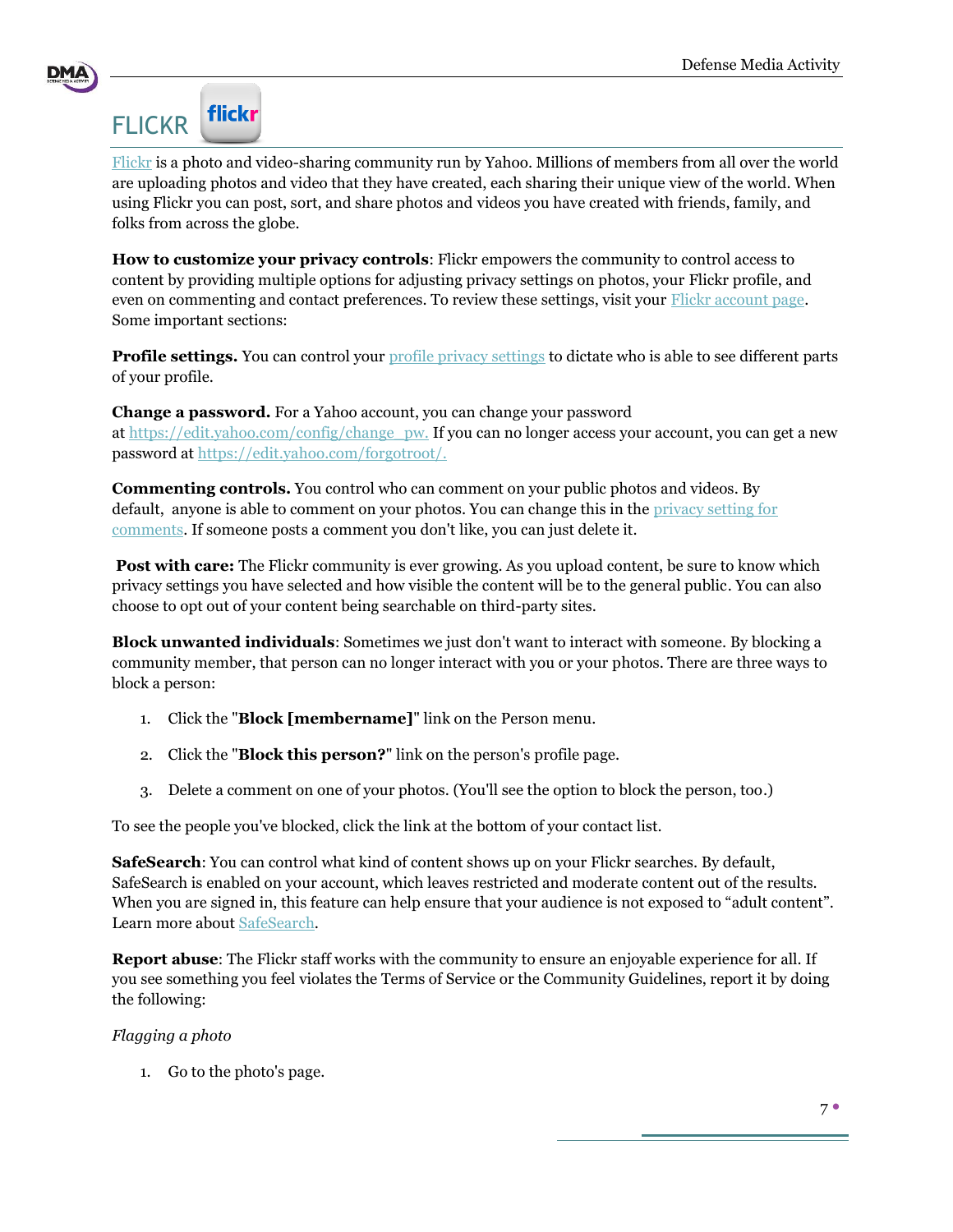

- 2. At the bottom-right corner of the page, click **Flag this photo**.
- 3. Check the "I don't think this photo is flagged at the appropriate level" checkbox.
- 4. Click **Submit**.

The Flickr staff will review the photo in question.

If you come across content that you think might be illegal or prohibited, use the Report Abuse [system](http://www.flickr.com/report_abuse.gne) instead.

#### *Reporting abuse*

- 1. At the bottom of any Flickr page under "Community," click **Report abuse**.
- 2. Select the issue from the pull-down menu.

For more information about Yahoo Flickr, visit [Yahoo Help.](https://help.yahoo.com/kb/flickr)